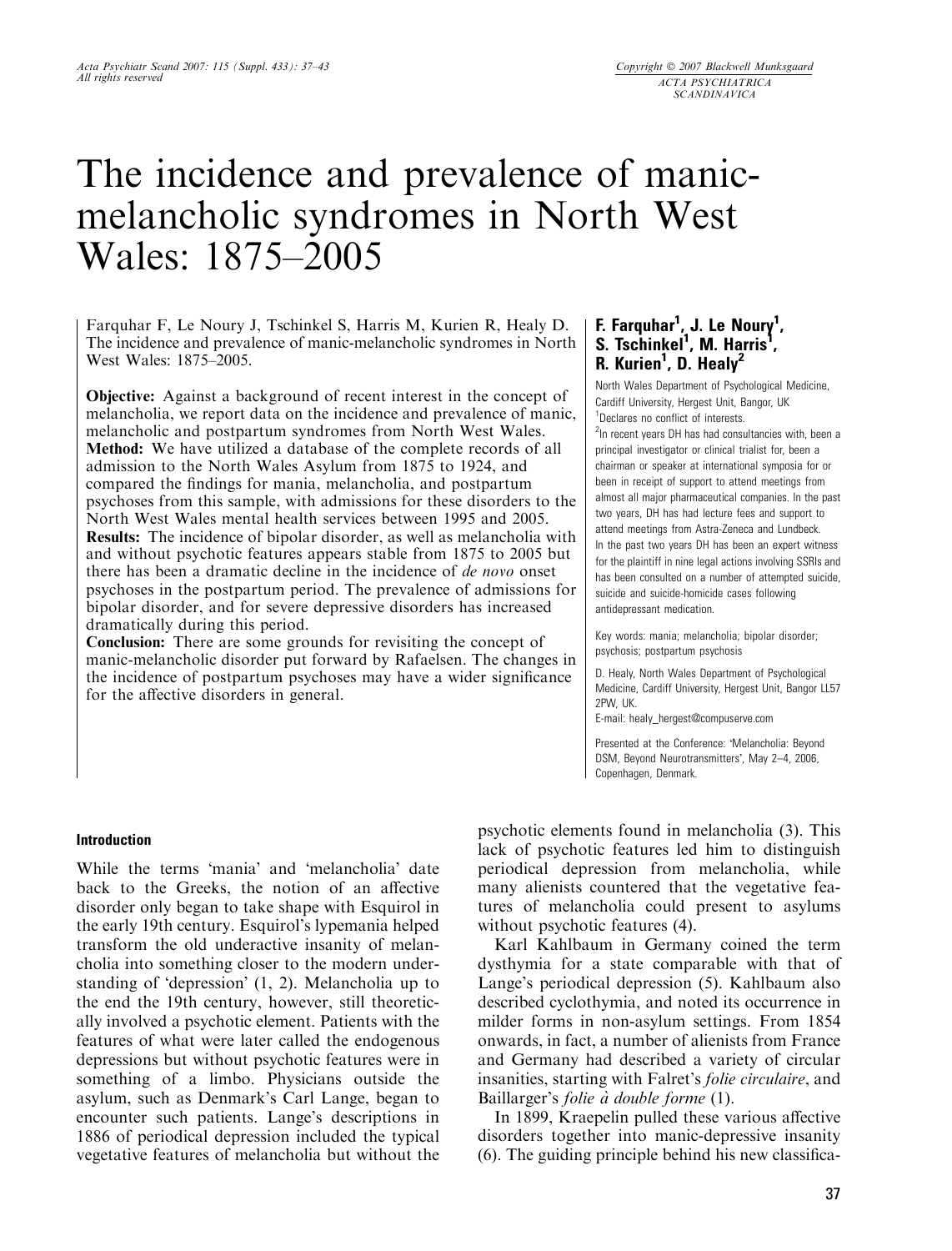## Farquhar et al.

tion centred on the primacy of the clinical course of the disorders being classified. The affective disorders were characterized by a remitting course, whereas in dementia praecox remissions were unlikely. There was one condition that posed Kraepelin particular problems – involutional melancholia. This appeared to share the clinical features of other affective disorders but it seemed much less likely to remit and accordingly was not initially included in the manic-depressive concept (7).

In contrast to involutional melancholia, in the case of the postpartum psychoses, even though he described the clinical features of these conditions as being quite distinctive, Kraepelin included them in manic-depressive illness on the basis of their remitting course. For Kraepelin, at this point in his thinking, clinical course trumped everything.

## Aims of the study

Owing to a number of distinctive features of North Wales and its mental health services, we have the opportunity to provide data on the comparative incidence and admission prevalence of this group of conditions in North West Wales over the period from 1875 to 2005, and these data may be of some use in determining the best classification for the melancholias.

## Material and methods

We bring four sets of data to this study. First is a data set from the old asylum in North Wales, which includes admissions for mania, melancholia and postpartum disorders. A second data set involves all recent admissions to mental health services in North West Wales for bipolar disorder. A third data set involves all recent admissions for severe depressive disorder. Finally, we have tracked down all recent cases of postpartum psychosis in North West Wales.

# North West Wales historical database

The first data set consists of admissions from North West Wales to the North Wales Asylum at Denbigh in the 50 years from 1875 to 1924. This timeframe was picked for two reasons. Rates of admission to the North Wales Asylum had begun to stabilize by 1870, after the opening of the hospital 27 years earlier (8). Secondly, records from North West Wales are complete for this period. Thirdly, 1924 was the year when the hospital first began to record diagnoses of manic-depressive illness.

The population of North West Wales has remained essentially unchanged in numbers and ethnic mix for 120 years. Thus in 1891 the population was 232 109, with 116 924 people between 15 and 55, while in 1996 it was 240 683 people with 119 323 in the 15–55 age band (9). Secondly, the region has remained undeveloped, so that patterns of service utilization can be more readily compared over time in this area than elsewhere. Thirdly, major geographical and financial constraints minimize the clinical and economic selection biases that appear to have affected other precommunity care mental illness service utilization studies. There was and is no private practice in North West Wales for the patients described here and no other point of service contact.

The procedures underpinning diagnosis have been outlined elsewhere (10). All diagnoses on both historical and contemporary samples were made according to ICD-10 criteria and had been made before this study of incidence and prevalence of admissions was undertaken. The historical records offered five sets of information relevant to diagnosis. First, all patients were compulsorily detained and their records included the medical and legal certificates outlining the circumstances that led to detention. Secondly, the records contain standard demographic data including age, sex, educational, employment and marital status, a family history of mental illness and prior mental or physical illness. Thirdly, there were standard assessments of dangerousness, suicidality, seizureproneness, along with food refusal and a range of other clinical features. Fourthly, there was a description of the patients' mental and physical state on admission. Finally, there was a set of case notes covering the patient's stay in hospital until discharge or death. We could retrieve the records of prior admissions back to 1865 or subsequent admissions through to 1965. Modern clinicians making a diagnosis on the historical sample did so on the basis of a full set of records from all admissions for that patient rather than simply on the case record for that admission.

In the period from 1875 to 1924, 50% of admissions was diagnosed as mania and 30% as melancholia (10). These were older uses of these terms; patients with schizophrenia, agitated depression and senile disorders were typically diagnosed as having mania. Based on the information outlined above in a complete set of all case records for each patient, we have given contemporary diagnoses to all patients in the sample. For manic episodes (F30), bipolar affective disorder (F31), depressive disorder (F32), recurrent depressive disorder (F33) and postpartum disorders (F53) were relatively clearcut. A remaining sample of patients with unspecified affective disorder (F38/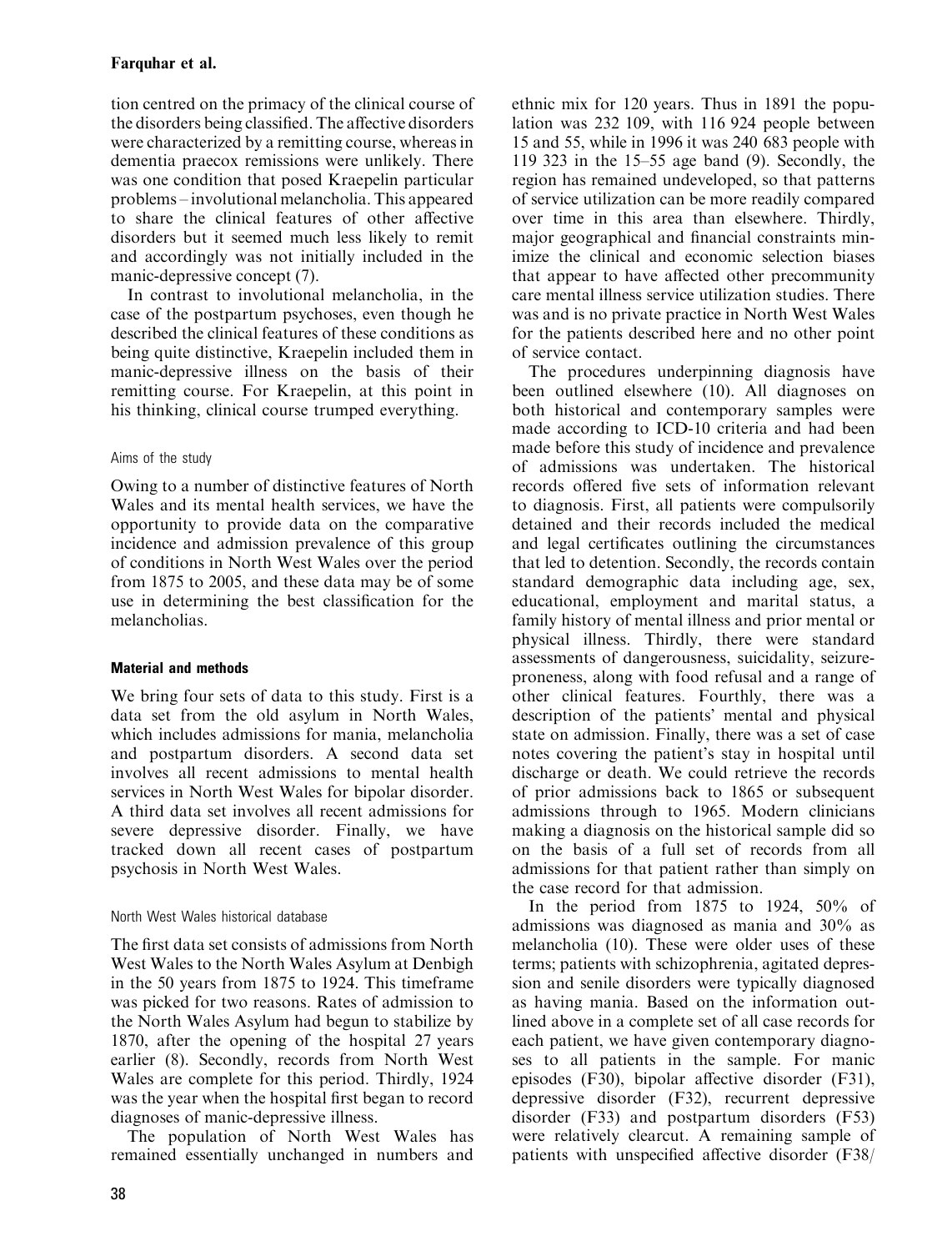39) have not been included in this study, except in the case of those patients with postpartum disorders.

In the case of postpartum psychoses, in addition to F30–39 diagnoses, ICD-10 diagnoses for schizophrenia (F20), schizoaffective disorders (F25), and acute and transient psychotic disorders (F23) were also included. If there were difficulties determining whether a psychosis was affective or nonaffective, these patients were coded as unspecified non-organic psychoses (F29). The diagnoses on historical cases were made by the sector consultant as though that case had arisen from their current catchment area. The vast majority of women had psychoses with onsets within days of delivery but we included all cases up to 6 months.

A number of postpartum cases involved clear organic concomitants (F06, F09). Two-thirds of these cases were diagnosed as 'organic' because of marked catatonic but no schizophrenic features and ICD offers only two options – organic catatonia or catatonic schizophrenia. Of the remaining seven cases diagnosed as F09, five had physical conditions potentially consistent with a postpartum delirium, of whom one had a pre-existing mental illness and four had no prior history. One of these women died of pulmonary embolus and one from diarrhoea. Two had tuberculosis.

The diagnosis of cycloid psychosis as operationalized by Perris (11) was considered for all cases by the authors and applied where indicated. The presence of clinical features such as confusion, motility disorders, and delusions were readily determined from the notes.

In addition to diagnosing postpartum cases occurring during the period 1875–1924, we set up a control cohort of 101 women, matched for ICD-10 diagnosis and for age. There were sufficient cases within all diagnostic groups to make a oneto-one case match for all postpartum cases.

## Modern first admissions for bipolar disorder and severe depressive disorder

The second and third data sets are drawn from an ongoing study of the incidence of service utilization for all psychotic disorders in North West Wales. From this we have assembled all patients with first admissions between 1995 and 2005 for manic episodes and bipolar disorders (F30–F31), and for postpartum patients from 1994 to 2005. We have also assembled all patients with severe depressive disorders without psychotic features (F322) and with psychotic features (F323), and patients with recurrent severe depressive disorders without psychotic features (F332) and with psychotic features (F333) for the years from 1995 to 1999.

Patients were included in this study if they were native to North Wales or resident in North Wales following their initial episode. Patients not resident in or native to North Wales, who had an initial illness episode in North Wales, but who left the region thereafter, such as college students, are not included here.

Initial cross-sectional diagnoses of affective disorder made by sector consultant psychiatrists, have been supplemented by longitudinal clinical course data with renewed consultant and community mental health team diagnostic input. This procedure picked up patients with an initial diagnosis of depressive but later diagnoses of schizophrenia or bipolar disorder. Patients going on to a bipolar disorder are included in the bipolar sample, while those who developed schizophrenia or other disorders have been excluded.

For the modern sample the diagnoses of affective disorders were made in the following way. First, we scrutinized all discharge codes from all patients admitted between 1 January 1995 and 31 December 1999 and searched for all patients which a diagnostic coding falling between F30 and F39. This identified a number of patients with affective disorders who had been previously admitted from the North West Wales area prior to 1995. Admissions for these patients are included in figures for admission prevalence but not for incidence.

#### Modern first admissions for puerperal psychosis

A fourth data set is drawn from all patients with first admissions to the sole district general hospital (DGH) unit accessible from the area for the years between 1994 and 2005. We scrutinized the records of all patients diagnosed F53 (postpartum disorders) and all records of all female admissions coded as F20–F39 for possible uncoded postpartum psychoses. In addition data were obtained for all admissions to the district obstetric service and all patients coded by this service as having O990 (behavioural problems in pregnancy) and F53 were assessed. A meeting was convened with the consultants and midwives of the obstetric service to determine whether any postpartum psychoses might have happened in and been handled entirely in the obstetric unit or the community. The electronic records of all women coded O990 were scrutinized for possible contact with out-patient mental health services. Further details on this study are given in Tschinkel et al. (12).

Patients were included in this study if they were native to North Wales or resident in North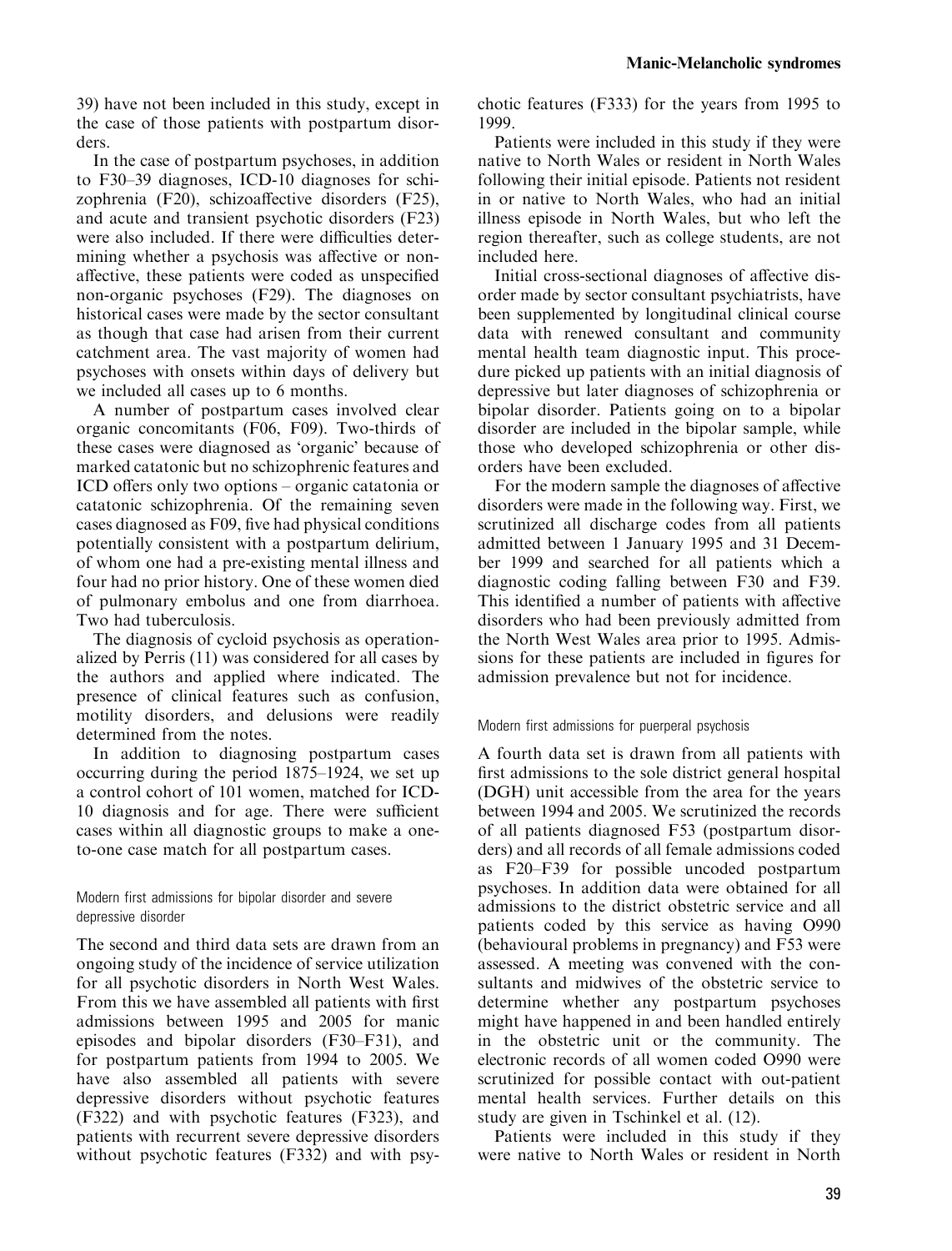Wales prior to and following their initial episode. One patient not originally resident in or native to North Wales, with a record of prior mental illness before coming to North Wales, and who left the region shortly after her postpartum psychosis, has not been included in these figures. The DGH unit in question runs at 85% occupancy, so bed-pressure has not been a factor in determining likelihood of admissions. Again initial cross-sectional diagnoses made by sector psychiatrists were supplemented by longitudinal data with renewed consultant and community mental health team diagnostic input for all modern cases.

In the modern sample, we have categorized as patients with a previous mental illness, patients who had at least one prior admission for mental illness, along with one woman who had a clear previous history and treatment with medication but no admission. In the historical sample, two patients have case records noting a prior admission for postpartum psychosis to an asylum elsewhere or a prior postpartum psychosis without admission; these were included in the prior mental illness group. Finally, it can be noted that the results outlined below form part of a larger project to establish the incidence and prevalence of all psychotic disorders in North West Wales.

# **Results**

In the assay system outlined here, the incidence of both schizophrenia and all non-affective psychotic disorders has remained constant in North West Wales from 1875 to 2005. The prevalence of admissions for schizophrenia and other non-affective psychotic disorders has risen greatly. A fuller communication of these results is in train, but the results outlined below are ideally viewed against a background of a stable incidence of non-affective psychotic disorders.

# Bipolar disorder

In the period from 1875 to 1924, there were 343 admissions for F31 diagnoses from 127 individuals. This gives an incidence rate of 1.1/100 000 per annum and an admission prevalence of 3/100 000 per annum. There were a further 76 admissions from 67 individuals with single manic episodes that under ICD-10 could be diagnosed as manic episodes but DSM-IV would diagnose as bipolar. Adding these, gives an incidence rate of 1.7/ 100 000 per annum, and an admission prevalence of 3.6/100 000 per annum. A preliminary report of results from this study has been published (13).

40

The median age at first hospitalization for bipolar disorder was 43 years with indicators of a median age of onset of the disorder of 29 years. Many patients had clearly had episodes of illness prior to first admission. After first admission, patients had a mean of 5.7 admissions in total, with 4 being the median number of admissions.

In the period from 1994 to 2005, there have been 26 first admissions for which there is a consensus that the diagnosis is likely to be bipolar disorder. This gives an incidence rate of 1.0/100 000 per annum. There have been a further nine manic episodes in individuals that under DSM-IV criteria would lead to a diagnosis of bipolar disorder, giving an incidence of 1.4/100 000 per annum. During the period from 1995 to 2005, there have also been 630 admissions coded under F31 from 260 individuals, giving an admission prevalence of 25/100 000 per annum.

## Melancholia – severe depressive disorders

In the period from 1875 to 1924, there were 658 admissions for F32–F33 diagnoses. This was 17% of all admissions. Of these 377 (57.3%) were women and 281 (42.7%) men. These admissions came from 568 individuals, of which 326 (57.4%) were women and 242 (42.6%) were men. This gives an incidence rate of 5/100 000 per annum. The admission prevalence is 5.7/100 000 per annum.

Of these, 457 (69.5%) admissions were for psychotic depression, 263 (57.5%) of which came from women and 194 (42.5%) from men (26 female admissions were postpartum). These 457 admissions came from 389 individuals, of which 222  $(57.1\%)$  were women and 167 (42.9%) were men. This gives an incidence rate of 3.4/100 000 per annum, with an admission prevalence of 4/100 000 per annum.

Of the women, 82.5% had only one admission, and only 5% of women had more than two admissions. While 83% of men had only one admission, and only 3% of men had more than two admissions. Forty per cent of women had a length of stay less than 6 months and the median length of stay for first admissions was 195 days. Fortythree per cent of men had an admission lasting less than 6 months, and the median length of stay of the male group was 160 days.

In the modern period we have restricted ourselves to admissions from 1 January 1995 to 31 December 1999. During this period, there were 95 first admissions for severe depression with or without psychotic features. There were 61 admissions for severe depression without psychotic features (F32.2 or 33.2), and 34 admissions for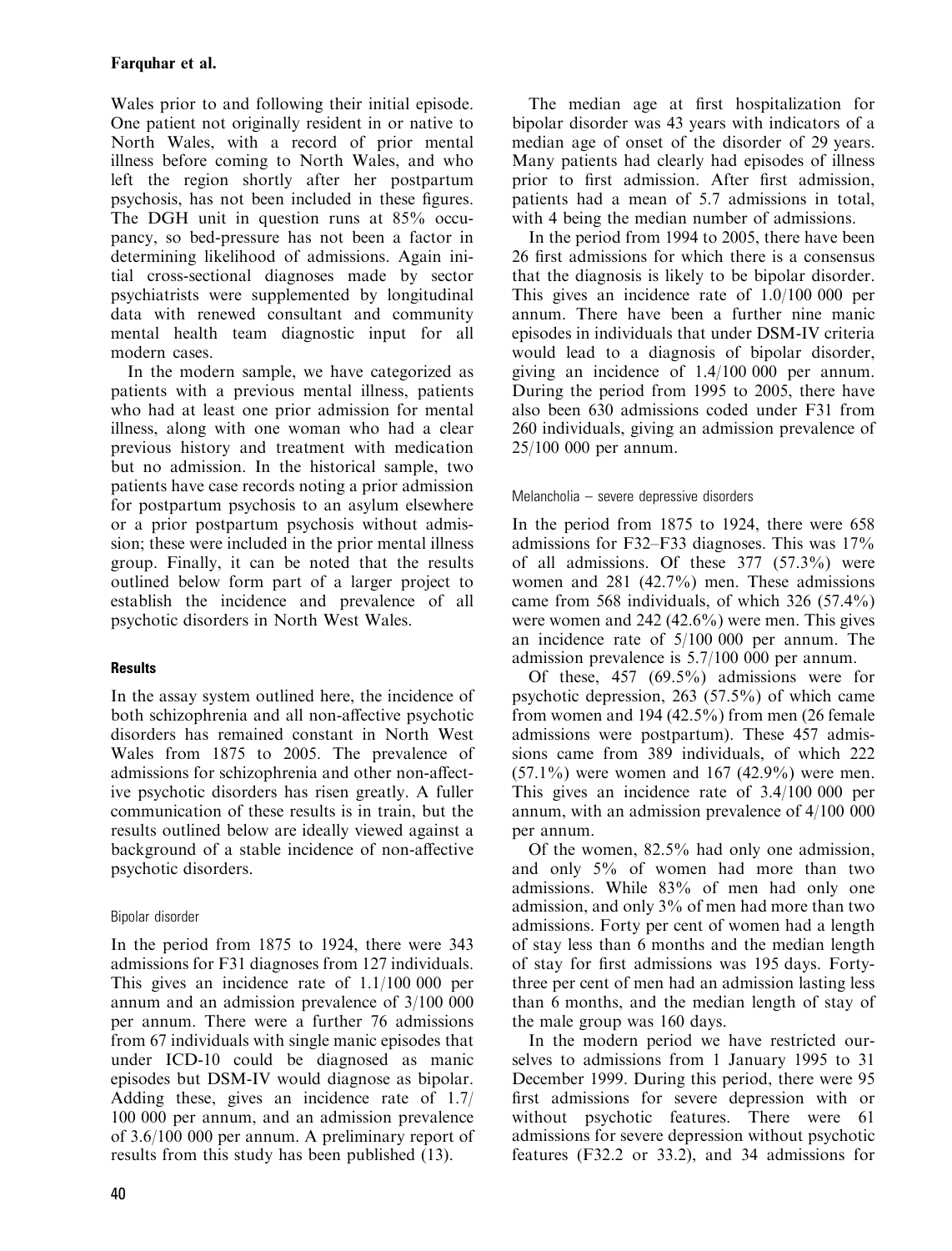depression with psychotic features (F32.3 or 33.3). The incidence of severe depression was therefore 8.2/100 000 per annum and 3.0/100 000 per annum for psychotic depression.

While the population of North West Wales has remained constant from 1880 through to now, the number of people over the age of 55 has increased substantially. Accordingly we have standardized the incidence rate for melancholia in the 1875–1924 period against the population data for North West Wales for 1991. When this is done, the incidence of admissions for F32 and F33 diagnoses in the 1875– 1924 period rises to 6.1/100 000 per annum, and the incidence of psychotic depression to 4.2/ 100 000 per annum.

During the modern period there were 288 admissions for F32.2, 32.3, 33.2 and 33.3 diagnoses, 58 per annum, giving an admission prevalence of 25/100 000 per annum. Approximately 30% of these admissions were involuntary, and 50% of the depression with psychosis admissions were involuntary. For all F32 and F33 diagnoses, including mild to moderate depressions, there were 718 admissions from 484 individuals, giving an admission prevalence of 144 per annum or 62/100 000 per annum.

The mean age of first hospitalization for melancholia for women in the period 1875–1924 was 48.8 years and for men was 47.8 years. The mean age of first hospitalization for the modern period was 55.4 years for women and 53.5 years for men. From 1875 to 1890 males accounted for 58% of the admissions. From 1890 to 1924, they accounted for 39% of admissions for melancholia. In the modern period, men account for 46% of admissions for severe depression with or without psychotic features.

Finally, the duration of stay for, rates of recovery from and rates of readmission for melancholia in the 1875–1924 period, broken down by age at time of first admission are laid out in Table 1. This is aimed at testing where melancholia in the involutional period had a distinctively different outcome to melancholia at other stages. Length of stay for melancholic admissions remains relatively constant across the lifespan. There is a declining rate of recovery for these patients with

Table 1. Recovery rates in patients with melancholia: 1875–1924

| First admissions | No. of<br>patients | Median<br>length of stay (days) | Discharge<br>rate $(% )$ | Never<br>readmitted (%) |
|------------------|--------------------|---------------------------------|--------------------------|-------------------------|
| Aged 20-29       | 52                 | 219                             | 87                       | 71                      |
| Aged 30-39       | 112                | 224                             | 76                       | 86                      |
| Aged 40-49       | 138                | 286                             | 72                       | 78                      |
| Aged 50-59       | 142                | 261                             | 65                       | 87                      |
| Aged $\geq 60$   | 97                 | 203                             | 56                       | 87                      |

age, from 87% for patients admitted in their 20s to 56% for patients admitted over the age of 60. If we compare patients admitted in their 30s or 40s, with those admitted in their 50s or 60s, the odds ratio for recovery in the younger group is 1.2 times greater than in the older group (95% CI 1.06, 1.36;  $P = 0.0031$ . Once recovered, the norm for melancholic patients appears to have been that they remained relatively well, regardless of age.

#### Postpartum psychoses

In the modern period there has been a much greater rate of admissions of both women and women of childbearing age to the North West Wales DGH psychiatric unit than there was to the North Wales Asylum in the historical period (Table 2). Postpartum psychoses in the historical period for this reason formed a much greater proportion of female admissions to the asylum than they do to the DGH unit now (Table 2).

It is also clear, that there are differences between the historical period and now in the group of disorders that had their onset during the postpartum period. Patients who had a pre-existing diagnosis of schizophrenia or a related psychosis or an affective disorder occur at roughly the same rate – one every two years – in the historical period and now. In contrast, the rate of hospital service utilization for de novo onset postpartum psychoses is significantly different in the historical period than now.

Using birth as a denominator, the rate of puerperal psychosis of any kind in the period of 1875–1924 was 0.34/1000 births, with a rate 0.26/ 1000 births for de novo onset postpartum psychosis. Modern rates in contrast for all postpartum psychoses are 0.19/1000 births, with a rate of 0.03/ 1000 births for de novo onset postpartum psychoses. There is no significant difference between the overall postpartum mental illness rate in the historical and contemporary periods, expressed this way (relative risk 1.73; 95% CI 0.8, 3.7). But

Table 2. The incidence of postpartum psychoses in North West Wales: 1875–1924 vs. 1994–2005

|                                                   | 1875-1924 | 1994-2005 |
|---------------------------------------------------|-----------|-----------|
| Female admissions                                 | 1946      | 3956      |
| Women                                             | 1577      | 1827      |
| Women of childbearing age                         | 1100      | 1032      |
| Postpartum psychotic episodes                     | 103       | 7         |
| Postpartum psychotic women                        | 101       |           |
| Women with postpartum onset                       | 80        |           |
| Women with prior illness                          | 21        | 6         |
| All postpartum cases/1000 births                  | 0.34      | 0.19      |
| Postpartum onset cases/1000 births                | 0.26      | 0.03      |
| All postpartum cases/ 100 000 childbearing years  | 3.43      | 0.94      |
| Postpartum onset cases/100 000 childbearing years | 2.70      | 0.13      |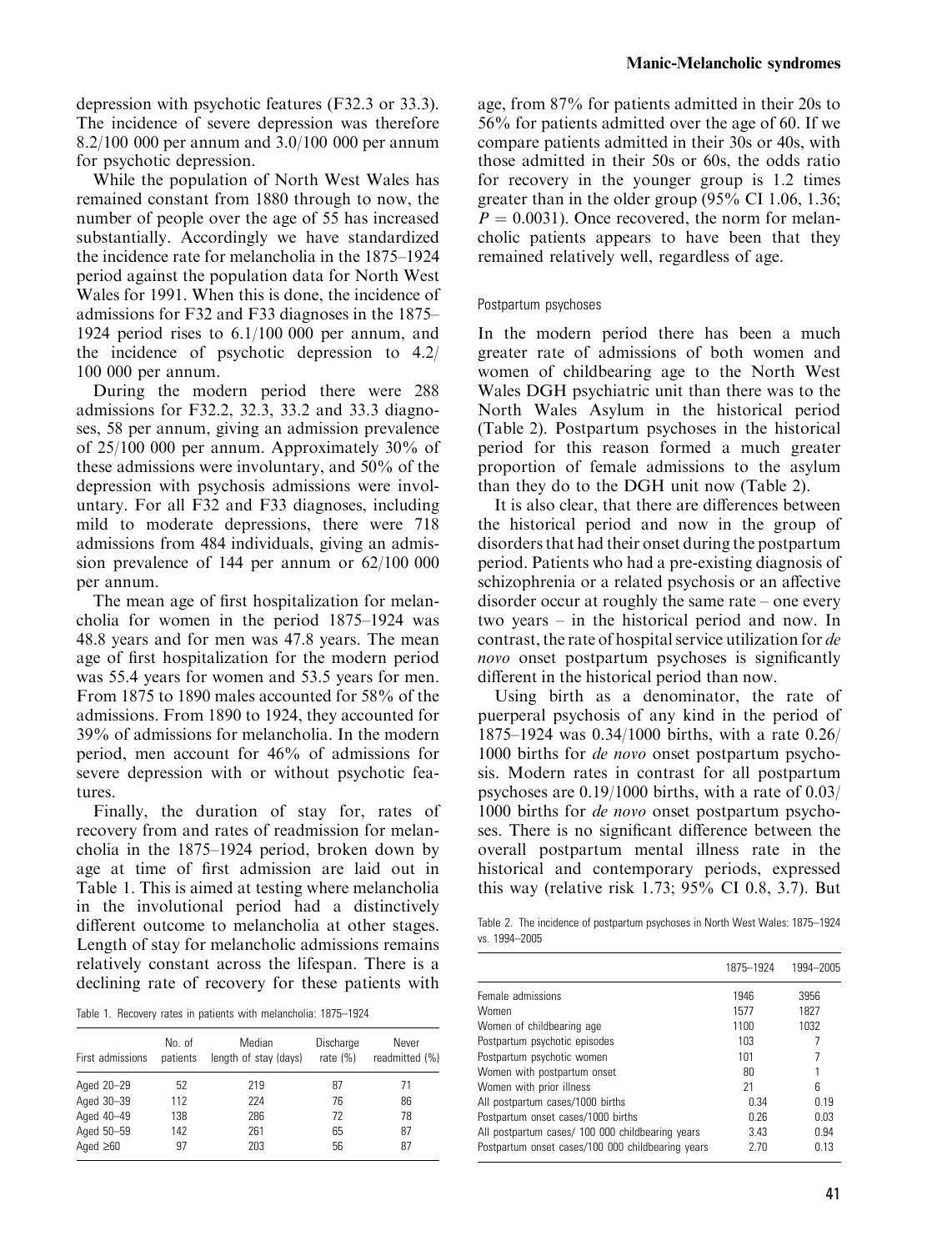there is a significant difference in the rate of de novo onset postpartum psychoses between the historical and contemporary periods (relative risk 8.1; 95% CI 1.13, 58.2;  $P = 0.013$ ).

Figures for the rates expressed in terms of person years are as follows. There were in the historical period a mean of 60 000 women of childbearing age per annum, and 62 000 per annum in the modern period. This gives a rate of 103 postpartum episodes in 3 000 000 childbearing years in the historical period vs. a rate of seven postpartum episodes in 744 000 childbearing years in the contemporary period. There was a 3.65 (95% CI 1.7, 7.8;  $P = 0.0004$ ) greater relative risk of postpartum psychoses on this basis in the historical period. The relative risk of a de novo onset puerperal psychoses calculated on the same basis in the historical period was 20 times greater (95% CI 2.8, 144.0).

In the historical sample using the ICD-10 criteria 21 patients were diagnosed as having an organic disorder, 14 of which had a catatonic syndrome while 26 were diagnosed with schizophrenia or related psychosis and 52 with a mood disorder and along with two others also. We employed the operational diagnostic criteria for cycloid psychosis outlined by Perris (11). When these were used 32 of the historical sample had a definite cycloid psychosis with six further possible cases meeting cycloid psychosis criteria. In the contemporary sample three of seven patients met criteria for cycloid psychosis.

# **Discussion**

This is a study of the incidence and prevalence of service utilization for psychotic disorders rather than a study of the incidence and prevalence of disease entities. It will accordingly give much lower estimates of incidence and prevalence than will community surveys. In contrast to community surveys, a study of hospital service utilization however can be complete and such a study has the merit of introducing a clear disability criterion. The true estimate for incidence and prevalence for significant disorder in any of these domains awaits a validated biological screening tool.

It appears from this study and ongoing parallel studies on non-affective psychoses that the incidence of the major psychoses, except for postpartum psychoses, has remained close to constant over 130 years. The current estimates for the incidence of non-affective psychoses and depressive psychoses in North West Wales are also very close to estimates from an ongoing epidemiological survey in Ireland (J.L. Waddington, personal communication).

There is a difference however between the incidence reported for bipolar disorders here and that reported by Scully and colleagues, with Irish estimates four times higher than those reported here (14). In terms of bipolar disorders, the historical sample leaves no room for compromise. While others might have diagnosed a handful of historical cases diagnosed currently as non-affective psychoses as bipolar disorders instead, they are not likely to be sufficient cases to make any substantial difference to the incidence estimates cited here.

In terms of the modern sample, the true incidence of bipolar disorder is likely to increase to some extent, as this is an illness that can take some time to declare itself properly, presenting first with substance misuse or recurrent depressive episodes. A major difference between Irish and Welsh samples may stem from the Irish use of DSM-IV which requires manic episodes to be diagnosed as bipolar disorder, whereas ICD permits state with psychotic and affective features to be diagnosed as either acute and transient psychoses or manic episodes. Similarly admissions for disturbances linked to social situations or personality factors that might otherwise be diagnosed as acute situational disturbances can be diagnosed as manic episodes without committing the clinician to a diagnosis of bipolar disorder.

There is a striking increase in admission prevalence in the modern period that at first sight seems inconsistent with the availability of effective treatments. However the data in terms of underlying episodes in the historical and modern period may be more comparable than appears here. Modern treatments get patients out of hospital fast, but a significant proportion of the admissions for bipolar disorders and severe depressive disorders were for individuals readmitted several weeks or months after their discharge. This did not happen 100 years ago. If we could set up operational criteria for, or had a marker for, the duration of an affective episode rather than the duration of a hospitalization, it might be possible to establish whether there has been any change in the length of episodes and how this relates to admission prevalence.

In terms of the questions posed at the start, both the alienists and Lange were correct. The alienists were correct in that up to 30% of patients admitted with a diagnosis of melancholia showed all the vegetative features of the disorder but without psychotic features. Lange was correct in that it was the norm for melancholia to present with psychotic features.

There is a good case for extending the concept of melancholia beyond depressive psychosis to include what would once have been called endog